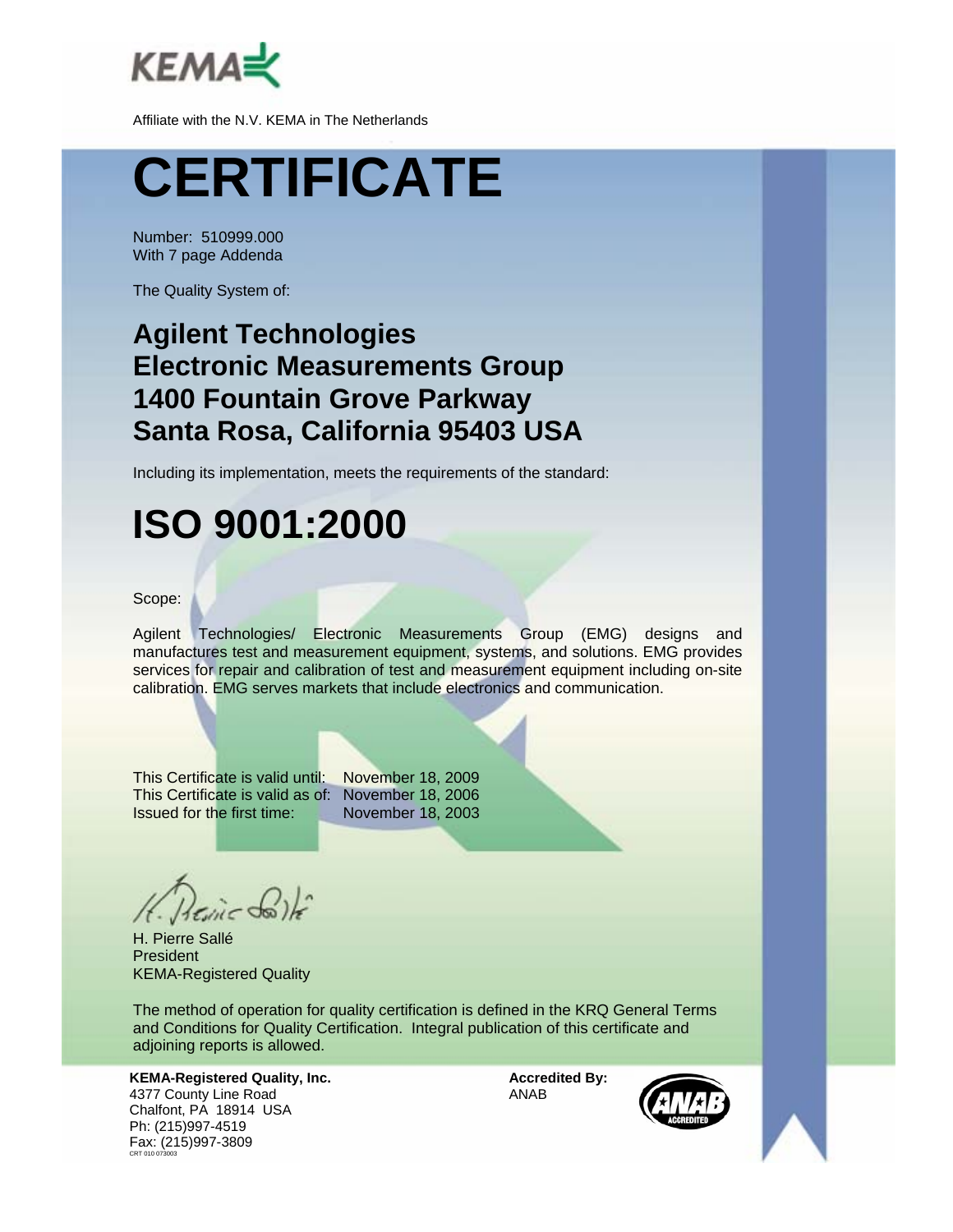

## **ADDENDUM**

To Certificate 510999.000 (ISO 9001:2000 Standard) of November 18, 2003 Revised November 18, 2006 Expiration Date: November 18, 2009 Page 1 of 7

Electronics Measurements Group Signal Analysis Division Signal Source Division Component Test Division Technology Services Organization Digital Verification Solutions Division-West WW Order Fulfillment 1400 Fountain Grove Parkway Santa Rosa, CA 94503-1744 USA

Agilent Technologies UK Limited Data Networks Division WW Order Fulfillment Wireless, Signal Source, Signal Analysis & South Queensferry Divisions Assurance Solutions Division Station Road, South Queensferry EH30 9TG United Kingdom

Agilent Technologies Wireless Division 24001 East Mission Ave. Liberty Lake, WA 99019 USA

Agilent Technologies Deutschland GmbH Digital Verification Solutions Div. Photonic Measurement Div. Signal Analysis Division Herrenberger Strasse 130 D-71034 Boeblingen **Germany** 

Herine Solh

H. Pierre Sallé President KEMA-Registered Quality

Agilent Technologies Software Co., Ltd Wireless Division Signal Analysis Division Signal Source Division 7/F, Tower B, Jin Yun Building A43, Xizhimen North Road 7th Floor Haidian District Beijing 100044 PRC

Agilent Technologies International Japan, Ltd Component Test Division Signal Analysis Division Signal Source Division 1-3-2 Murotani, Nishi-Ku, Kobe-Shi Hyogo, 651-2241 Japan

Agilent Technologies International Japan, Ltd. Hachioji Semiconductor Test Division 9-1 Takakura-cho, Hachioji-shi, Tokyo 192-0033 Japan

Agilent Technologies Asia Manufacturing Cntr. (Malaysia) Sdn. Bhd Measurement Systems Division Electronics Measurements Group Free Industrial Zone, Bayan Lepas 11900 Penang **Malaysia** 

The method of operation for quality certification is defined in the KRQ General Terms and Conditions for Quality System Certification. Integral publication of this certificate and adjoining reports is allowed.

**KEMA-Registered Quality, Inc.** 4377 County Line Road Chalfont, PA 18914 USA Ph: (215)997-4519 Fax: (215)997-3809 CRT 010 073003

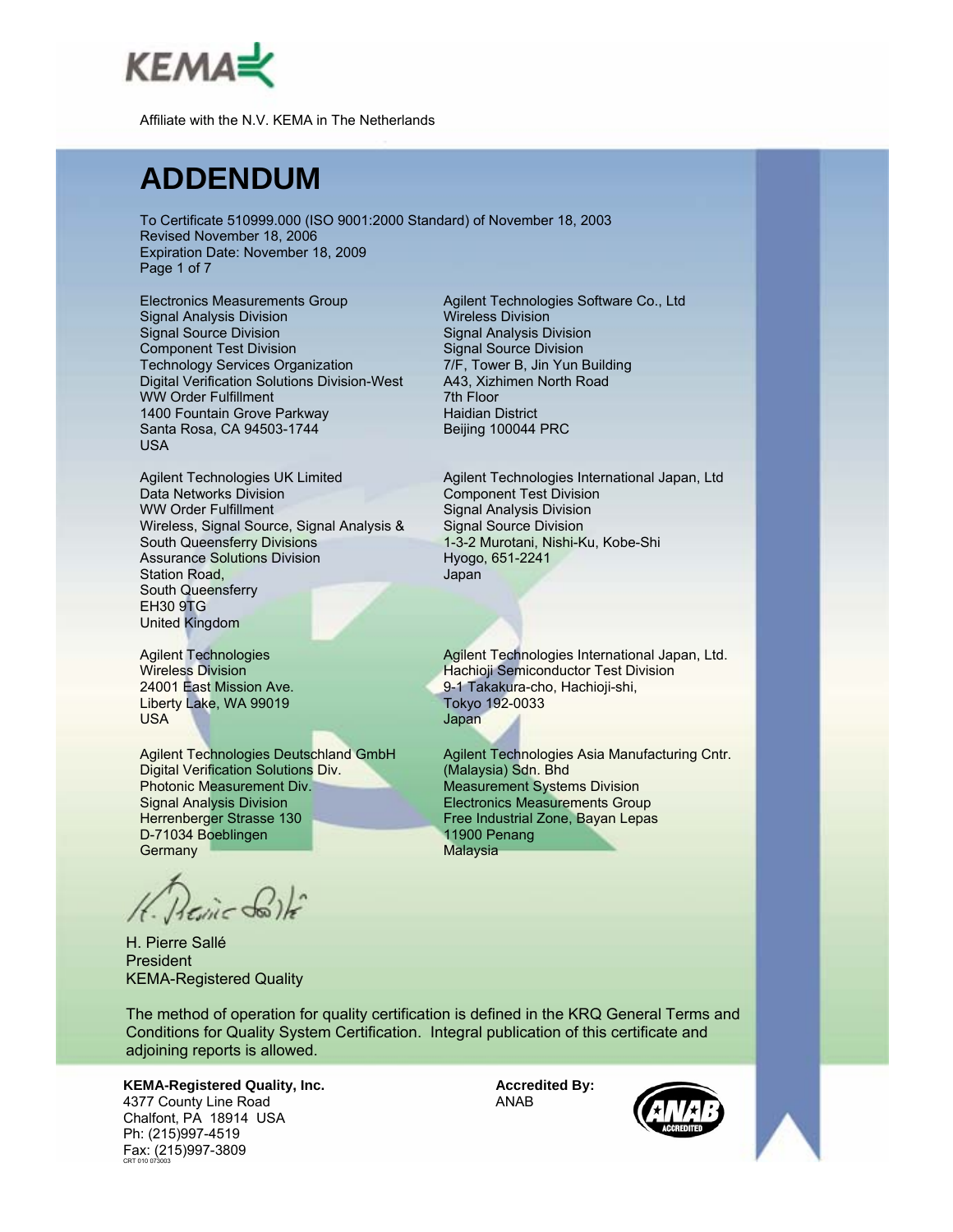

#### **ADDENDUM**

To Certificate 510999.000 (ISO 9001:2000 Standard) of November 18, 2003 Revised November 18, 2006 Expiration Date: November 18, 2009 Page 2 of 7

Agilent Technologies Remarketing Solutions Division (WW) Nanotechnology Measurement Division Application Engineering Organization (WW) 5301 Steven Creek Blvd Santa Clara, CA USA

Agilent Technologies, Inc. Signal Analysis Division Systems Products Division Measurement Systems Division Technology Services Organization Loveland Standards and Calibrations Lab 815 14th Street S.W. Loveland, Co 80537 USA

Agilent Technologies Logic Analyzer Business – DVS Division Colorado Spring Technology Center PMD – Network Systems Test Operation Technology Services Organization Design Validation Division 1900 Garden of the Gods Road Colorado Springs, CO 80901 USA

Agilent Technologies Signal Analysis Division 24001 East Mission Ave Spokane, WA 99019-9529 USA

Agilent Technologies, Inc. Signal Analysis Division 1615 75th Street SW Everett, WA 98203-6261 USA

 $155$ dil $5$ 

H. Pierre Sallé President KEMA-Registered Quality

Agilent Technologies Australia Pty. Ltd DND Melbourne: 347 Burwood Hwy, Forest Hills, Melbourne Victoria 3131, Australia

Agilent Technologies Canada Inc. DND Vancouver 4710 Kingsway, Ste. 2500 Burnaby BC V5H 4M2 Canada

Agilent Technologies Signal Analysis Division 8825 Stanford Boulevard Suite 200 Columbia, MD 21045-4761 USA

Agilent Technologies Systems Products Division 550 Clark Drive Suite 101 – Dock 7 Budd Lake, NJ 07828-4301 USA

The method of operation for quality certification is defined in the KRQ General Terms and Conditions for Quality System Certification. Integral publication of this certificate and adjoining reports is allowed.

**KEMA-Registered Quality, Inc.** 4377 County Line Road Chalfont, PA 18914 USA Ph: (215)997-4519 Fax: (215)997-3809 CRT 010 073003

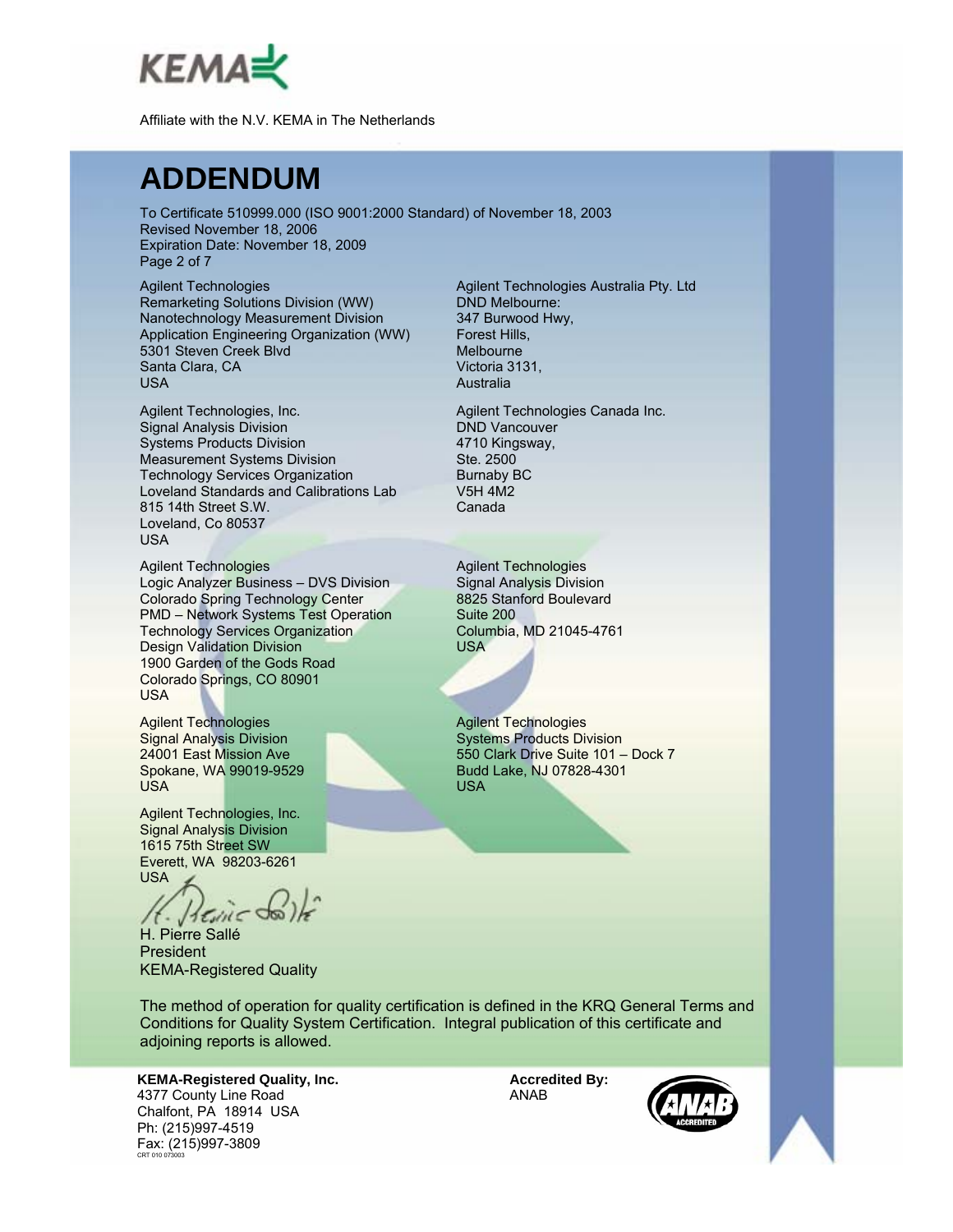

#### **ADDENDUM**

To Certificate 510999.000 (ISO 9001:2000 Standard) of November 18, 2003 Revised November 18, 2006 Expiration Date: November 18, 2009 Page 3 of 7

Agilent Technologies Measurement Systems Division Signal Analysis Division 40 Shattuck Rd. Andover, Ma 01810 USA

Agilent Technologies Measurement Systems Division Korea Limited #25 - 12, Yoido-Dong Youngdeungpo-Yoido P. O. Box 633 Seoul 150-010 Republic of Korea

Agilent Technologies Taiwan Ltd. Measurement Systems Division 8th Floor, No. 2, SEC.1 Fushing S Taipei 104 **Taiwan** Republic of China

Agilent Technologies Company Limited Measurement Systems Division 15-17/F Exchange Beijing Building No. 118 Jian Guo Lu Yi Beijing 100022 **China** 

Agilent Technologies International Japan Ltd. Measurement Systems Division Application Engineering Organization (WW) 9-1 Takakura-cho Hachiōji-shi, Tokyo 192-0033, Japan

Agilent Technologies Measurement Systems Division Singapore Pte Ltd Photonic Measurement Division /NSTO No. 1 Yishun Ave 7 Lot 1937C, 1935X, 1975P, 2134N, Muk Singapore 768923 Singapore

Agilent Technologies India Pvt. Ltd. Measurement Systems Division PMD - Network Systems Test Operation 3rd Floor, Embassy Classic 11 Vittal Mallya Road Bangalore 560001 India

Agilent Technologies India Pvt. Ltd. Measurement System Division Silverstone House Ballymoss Road **Dublin** Ireland

H. Pierre Sallé President KEMA-Registered Quality

The method of operation for quality certification is defined in the KRQ General Terms and Conditions for Quality System Certification. Integral publication of this certificate and adjoining reports is allowed.

**KEMA-Registered Quality, Inc.** 4377 County Line Road Chalfont, PA 18914 USA Ph: (215)997-4519 Fax: (215)997-3809 CRT 010 073003

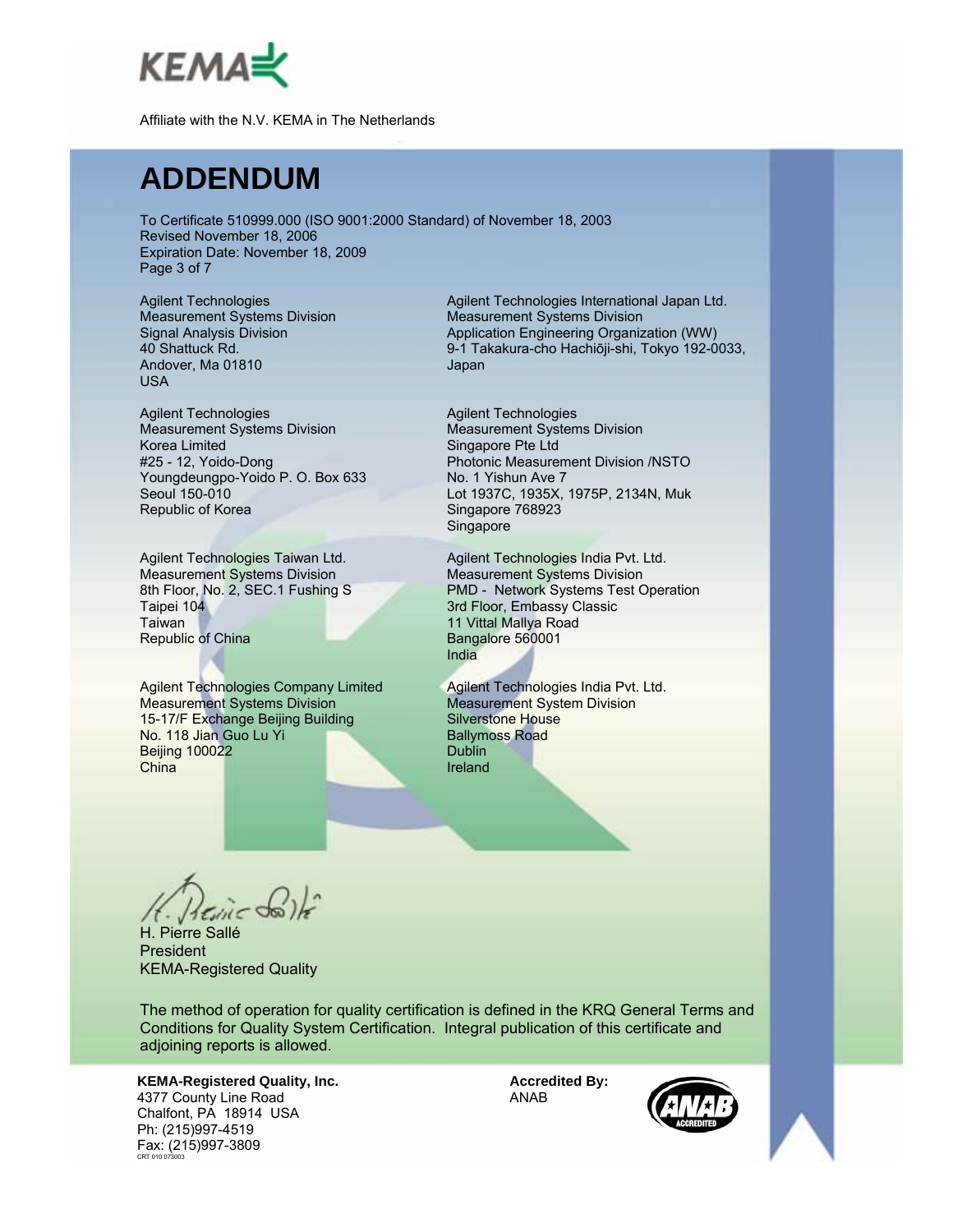

#### **ADDENDUM**

To Certificate 510999.000 (ISO 9001:2000 Standard) of November 18, 2003 Revised November 18, 2006 Expiration Date: November 18, 2009 Page 4 of 7

Agilent Technologies, Inc., Service Parts Org. (world wide) 101 Creekside Ridge Court Roseville, CA 95678 USA

Agilent Technologies Service Solutions Unit 15-17/F, The Exchange Beijing Building No. 118 Jian Guo Lu Yi Beijing 100022, China

Agilent Technologies Service Solutions Unit Level 12 Novel Building No. 887 Middle Huai Hai Road Shanghai 200020, China

Agilent Technologies Service Solutions Unit 25-12 Yeouido-dong, Yeongdeungpo-gu Seoul 150-010, South Korea

Agilent Technologies Service Solutions Unit Unit 201 Level 2 Uptown 2 2 Jalan Ss 21/37, Damansara Uptown Petaling Jaya SL 47400, Malaysia

Agilent Technologies Service Solutions Unit 22<sup>nd</sup> Floor, Unit A DU Chu Liang Building 968 Rama IV Road Silom, Bangrak, Bangkok 10500, Thailand

Agilent Technologies Service Solutions Unit 347 Burwood Highway Forest Hill Victoria 3131 Australia

H. Pierre Sallé President KEMA-Registered Quality

Agilent Technologies, Inc., Service Parts Org. (world wide) Herrenberger Strasse 130 Boeblingen, BW 71034 **Germany** 

Agilent Technologies Service Solutions Unit 24/F Kings Road Taikoo Shing Hong Kong, China

Agilent Technologies Service Solutions Unit Room 4912-15 Di Wang Commercial Center No. 5002 Shen Nan Road East Shenzhen 518008, China

Agilent Technologies Singapore (Sales) Pte Ltd, Customer Contact Center 1, Yishun Avenue 7, Singapore 768923

Agilent Technologies Service Solutions Unit No. 1 Yishun Ave 7 Lot 1937C, 1935X, 1975P, 2134N, Muk Singapore 768923, Singapore

Agilent Technologies Service Solutions Unit 20 Kao Shuang Road Ping Chen City, Taoyuan Taoyuan Hsien 324 Taiwan, Republic of China

Agilent Technologies Service Solutions Unit Sharda Plaza, Fortune Business Center 52 Nandidurga Road Bangalore, Karnataka 560 006, India

The method of operation for quality certification is defined in the KRQ General Terms and Conditions for Quality System Certification. Integral publication of this certificate and adjoining reports is allowed.

#### **KEMA-Registered Quality, Inc.**

4377 County Line Road Chalfont, PA 18914 USA Ph: (215)997-4519 Fax: (215)997-3809 CRT 010 073003

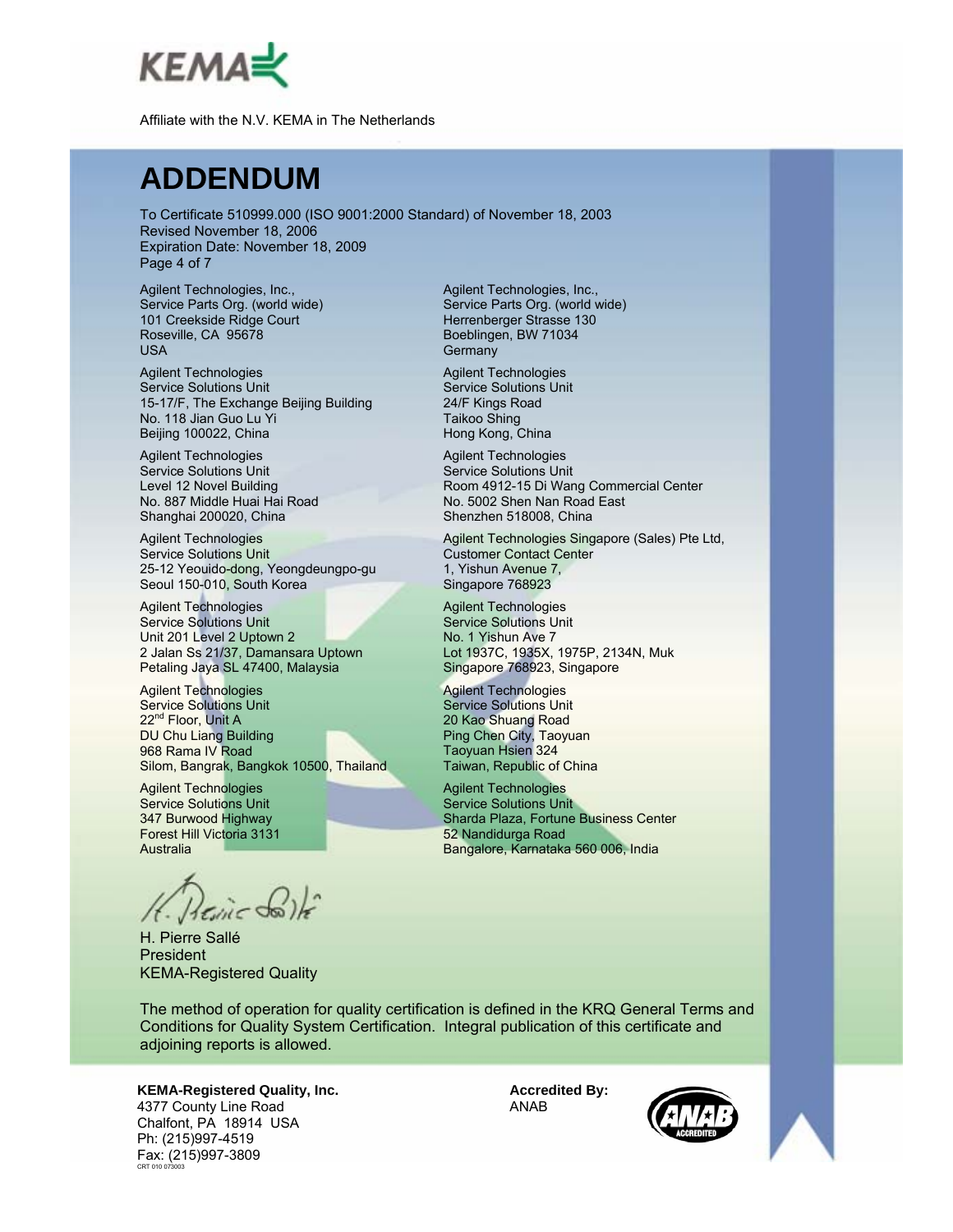

#### **ADDENDUM**

To Certificate 510999.000 (ISO 9001:2000 Standard) of November 18, 2003 Revised November 18, 2006 Expiration Date: November 18, 2009 Page 5 of 7

Agilent Technologies Service Solutions Unit Lakeside 5500 Cheadle Royal Business Park **Cheadle** SK8 3GR United Kingdom

Agilent Technologies UK Limited Service Solutions Unit Eskdale Road, Winnersh Wokingham, Berkshire RG41 5DZ United Kingdom

Agilent Technologies (Schweiz) AG Service Solutions Unit Inder Luberzen 29 CH – 8902 Urdof **Switzerland** 

Agilent Technologies Deutschland GmbH Service Solutions Unit - Servicezentrum Herrenberger Strasse 130 D-71034 Boeblingen Germany

Agilent Technologies SSU VOSCAL (world wide) 5301 Stevens Creek Blvd Bldg 51 Santa Clara, CA 95051-7295 USA

Agilent Technologies, Inc. Service Solutions Unit 10090 Foothills Blvd Roseville, CA 95747 USA

Heine do

H. Pierre Sallé President KEMA-Registered Quality

Agilent Technologies S. de R. L. de C. V. Blvd. Adolfo Lopez Mateos 2009-202 Col. Los Alpes; Del. Alvaro Obregon Mexico D.F. CP. 01010 Mexico

Agilent Technologies Japan, Ltd. Service Solutions Unit 9-1 Takakura-Machi Hachiohji-Shi Tokyo Japan

Agilent Technologies Service Solutions Unit France 11, rue Ambroise Croizat 91873 Palaiseau Cedex **France** 

Agilent Technologies Italia S.p.A. Service Solution Unit P.Gobetti 2/c 20063 Cernusco Sul Naviglio,Milano **Italy** 

Agilent Technologies Oesterreich GmbH Service Solutions Unit Dresdner Strasse 81-85 A-1200 Vienna Austria

Agilent Techniologies Service Solutions Unit Mini Hub 1701 N. Greenville, Suite 604 Richardson, TX 75081 USA

The method of operation for quality certification is defined in the KRQ General Terms and Conditions for Quality System Certification. Integral publication of this certificate and adjoining reports is allowed.

**KEMA-Registered Quality, Inc.** 4377 County Line Road Chalfont, PA 18914 USA Ph: (215)997-4519 Fax: (215)997-3809 CRT 010 073003



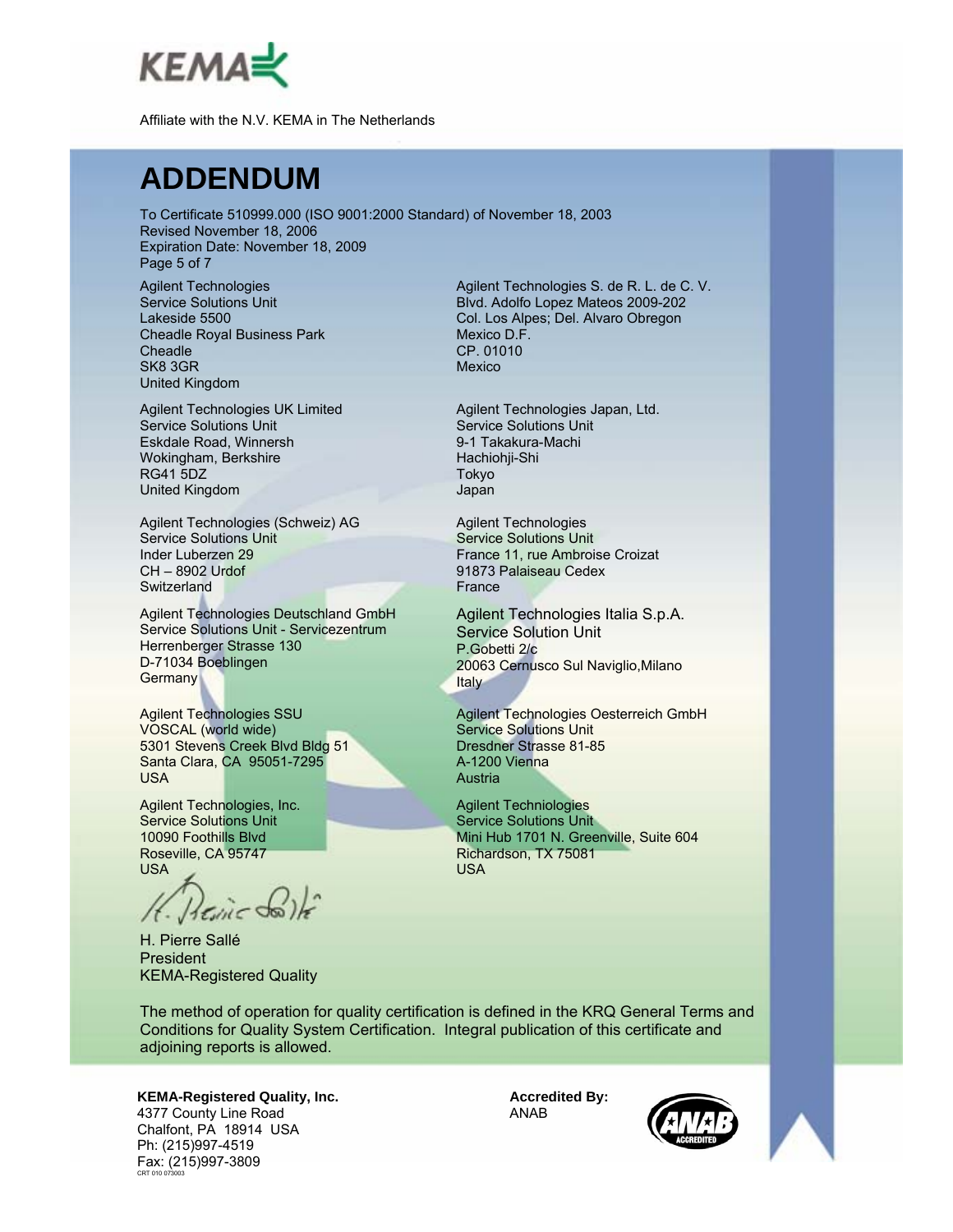

#### **ADDENDUM**

To Certificate 510999.000 (ISO 9001:2000 Standard) of November 18, 2003 Revised November 18, 2006 Expiration Date: November 18, 2009 Page 6 of 7

Agilent Technologies Service Solutions Unit 2250 Alfred Nobel Blvd Saint-Laurent, Quebec Canada H4S 2C9

Agilent Technologies S.A. Service Solutions Unit CTRA N-VI KM 18300 28230 - Las Rozas Madrid, Spain

Agilent Technologies B.V. SSU Customer Service Centre Startbaan 16 1187 XR Amstelveen **Netherlands** 

Agilent Technologies AS SSU Customer Service Centre Naerum Hovedgade 8 DK - 2850 Naerum **Denmark** 

Agilent Technologies Ltd Service Solutions Unit Ireland Country HQ Blackrock County Co Dublin Ireland

Agilent Technologies Service Solutions Unit Al. Araguala 1142 Alphaville Barueri,Sao Paulo Brazil 06455-940

Agilent Technologies Belgium SA/NV Service Solutions Unit Pegasus Park De Kleetlaan 12A Bus-12 1831 Diegem Belgium

Agilent Technologies OY SSU Customer Service Centre Saeterinkatou 4A 02200 Espoo Finland

Agilent Technologies Italia S.p.A. Service Solutions Unit Via Vincenzo Lamaro, 43 00173 Roma Italy

Agilent Technologies Sverige AB Service Solutions Unit Kronborgsränd 23, 164 94 Kista, Sweden

H. Pierre Sallé

President KEMA-Registered Quality

The method of operation for quality certification is defined in the KRQ General Terms and Conditions for Quality System Certification. Integral publication of this certificate and adjoining reports is allowed.

**KEMA-Registered Quality, Inc.** 4377 County Line Road Chalfont, PA 18914 USA Ph: (215)997-4519 Fax: (215)997-3809 CRT 010 073003